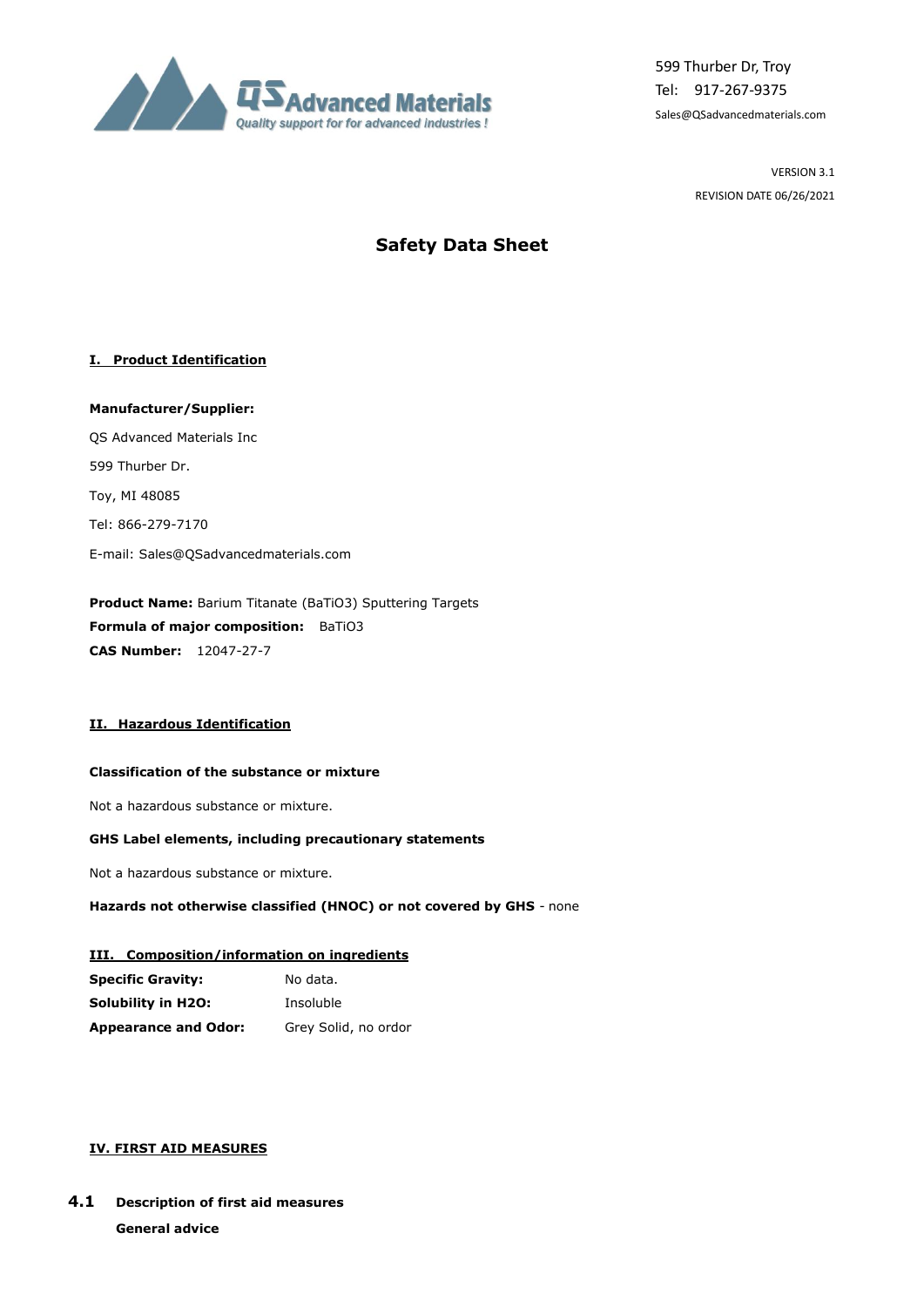

Move out of dangerous area.

#### **If inhaled**

If breathed in, move person into fresh air. If not breathing, give artificial respiration.

#### **In case of skin contact**

Wash off with soap and plenty of water.

#### **In case of eye contact**

Flush eyes with water as a precaution.

#### **If swallowed**

Never give anything by mouth to an unconscious person. Rinse mouth with water.

#### **4.2 Most important symptoms and effects, both acute and delayed**

The most important known symptoms and effects are described in the labelling (see section 2.2) and/or in section 11

## **4.3 Indication of any immediate medical attention and special treatment needed**

No data available

## **V. FIRE AND EXPLOSION HAZARDS DATA**

| <b>Flash Point:</b>                          | N/A                                                                             |     |
|----------------------------------------------|---------------------------------------------------------------------------------|-----|
| <b>Flammability:</b>                         | N/A                                                                             |     |
| <b>Autoignition Temperature:</b>             | N/A                                                                             |     |
| <b>Flammable Limits:</b>                     | Upper:                                                                          | NA. |
|                                              | Lower:                                                                          | NA. |
| <b>Extinguishing Media:</b>                  | Use suitable extinguishing media for surrounding material and type of fire.     |     |
| <b>Special Firefighting Procedures:</b>      | Fire fighters must wear full face, self-contained breathing apparatus with full |     |
|                                              | protective clothing to prevent contact with skin and eyes. Fumes from fire      |     |
|                                              | are hazardous. Isolate runoff to prevent environmental pollution.               |     |
| <b>Unusual Fire &amp; Explosion Hazards:</b> | NА                                                                              |     |

#### **VI. Accidental release measures**

.

- **6.1 Personal precautions, protective equipment and emergency procedures** Avoid dust formation. Avoid breathing vapors, mist or gas. For personal protection see section VIII.
- **6.2 Environmental precautions** No special environmental precautions required.
- **6.3 Methods and materials for containment and cleaning up** Sweep up and shovel. Keep in suitable, closed containers for disposal.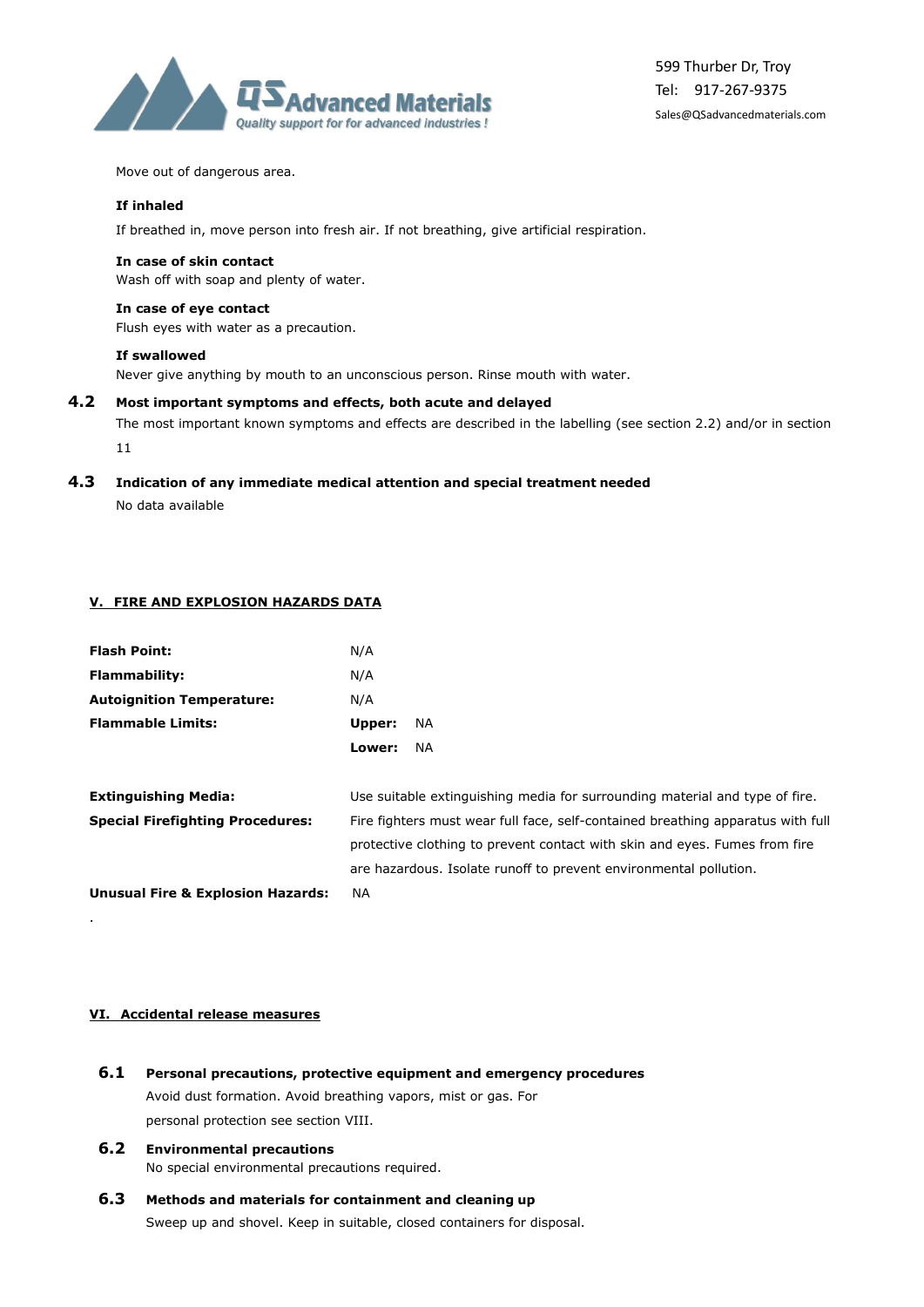

## **6.4 Reference to other sections**

For disposal see section XIII.

#### **VII. Handling and storage**

#### **7.1 Precautions for safe handling**

Further processing of solid materials may result in the formation of combustible dusts. The potential for combustible dust formation should be taken into consideration before additional processing occurs. Provide appropriate exhaust ventilation at places where dust is formed. For precautions see section 2.2.

## **7.2 Conditions for safe storage, including any incompatibilities**

Keep container tightly closed in a dry and well-ventilated place.

Keep in a dry place. Storage class (TRGS 510): 13: Non-Combustible Solids

## **7.3 Specific end use(s)**

Apart from the uses as laboratory chemicals no other specific uses are stipulated

#### **VIII. Exposure controls/personal protection**

| <b>Respiratory Protection:</b>                                                | NIOSH approved respirator.                                          |  |
|-------------------------------------------------------------------------------|---------------------------------------------------------------------|--|
| <b>Ventilation:</b>                                                           | Use local exhaust to limit personal exposure to levels which do not |  |
|                                                                               | exceed the TLV. General exhaust is recommended.                     |  |
| <b>Protective Gloves:</b>                                                     | Rubber gloves                                                       |  |
| <b>Eye Protection:</b>                                                        | Safety glasses                                                      |  |
| <b>Appropriate engineering controls:</b> General industrial hygiene practice. |                                                                     |  |

#### **IX. Physical and chemical properties**

- a) **Appearance** Grey Solid, no ordor
- b) **Odor** odorless
- c) **Odor Threshold** No data available
- d) **pH** Solid, no data available
- e) **Melting point** 1625°C
- f) **Initial boiling point** N.A.
- g) **Flash point** Not applicable
- h) **Evaporation rate** No data available
- i) **Flammability (solid, gas)** The product is not flammable.
- j) **Upper/lower flammability or explosive limits** No data available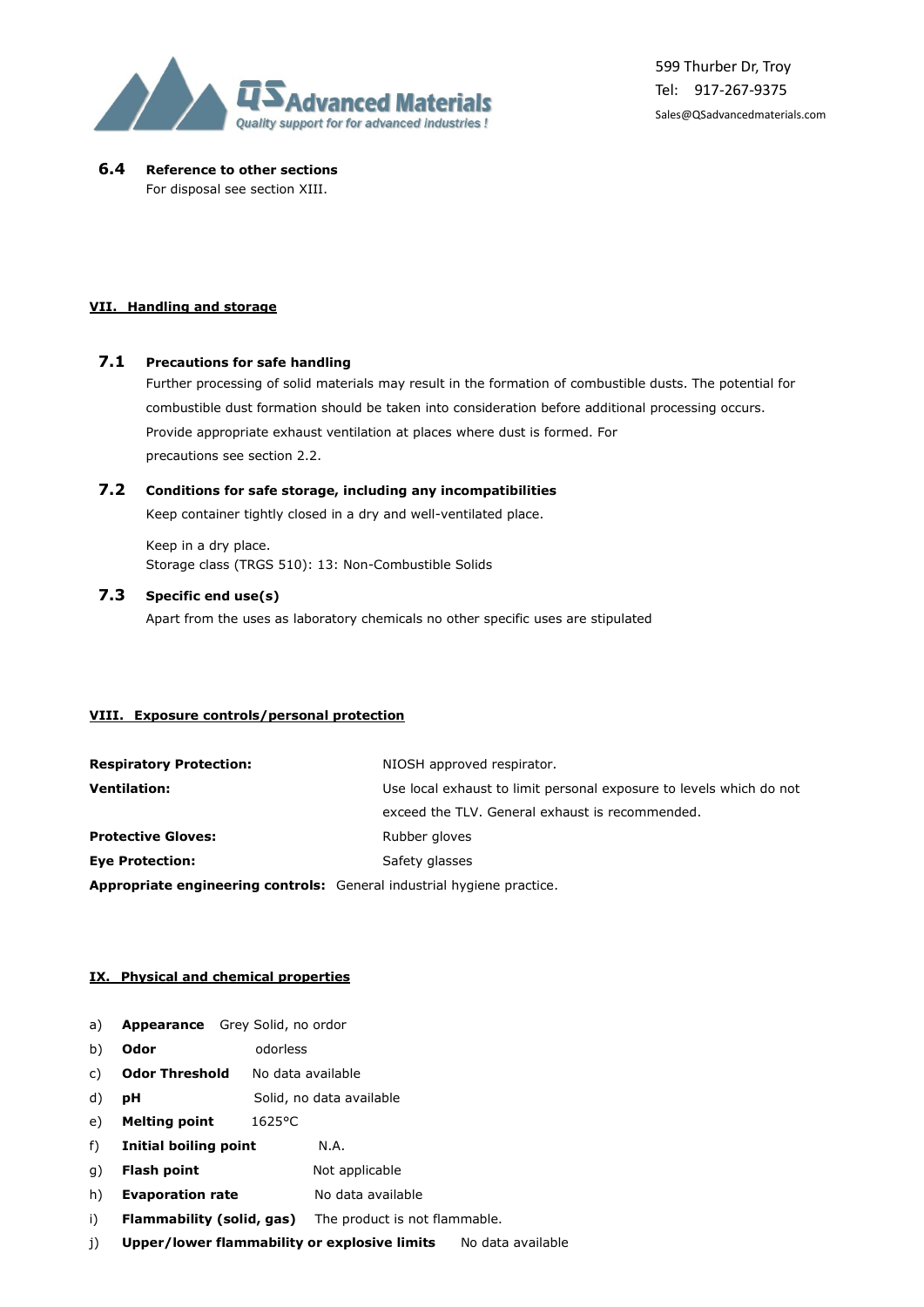

k) **Vapour pressure** No data available

|  | I) | <b>Vapour density</b> | No data available |
|--|----|-----------------------|-------------------|
|--|----|-----------------------|-------------------|

- m) **Water solubility** Insoluble
- 

#### **X. Stability and reactivity**

# **10.1 Reactivity**

No data available

**10.2 Chemical stability**

Stable under recommended storage conditions.

- **10.3 Possibility of hazardous reactions** No data available
- **10.4 Conditions to avoid** No data available
	-
- **10.5 Incompatible materials**

Strong oxidizing agents

## **10.6 Hazardous decomposition products**

No decomposition in regular fire conditions.

#### **XI. Toxicological information**

#### **11.1 Information on toxicological effects Acute**

## **toxicity**

LD50 Oral - Rat - male and female -  $> 10,000$  mg/kg

(OECD Test Guideline 401)

LC50 Inhalation - Rat - male and female - 4 h - > 2.3 mg/l

(OECD Test Guideline 403)

Dermal: No data

available No data

available

## **Skin corrosion/irritation**

Skin - Rabbit Result: No skin irritation - 24 h (OECD Test Guideline 404)

#### **Serious eye damage/eye irritation**

Eyes - Rabbit Result: No eye irritation (OECD Test Guideline 405)

#### **Respiratory or skin sensitization**

Draize Test - Guinea pig Result: Does not cause skin sensitization. - Mouse Result: Does not cause respiratory sensitization.

**Germ cell mutagenicity**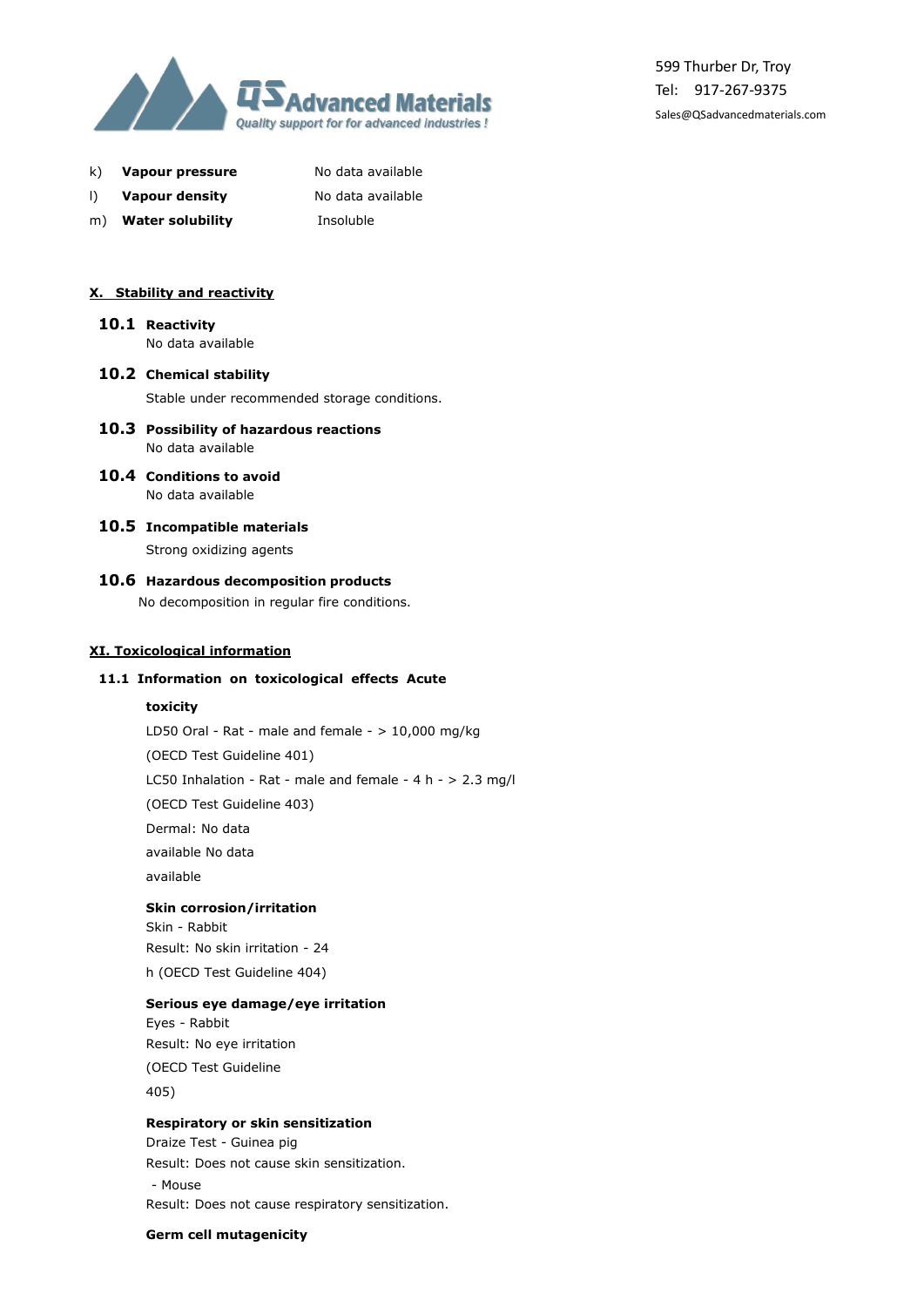

#### No data available

#### **Carcinogenicity**

- IARC: No component of this product present at levels greater than or equal to 0.1% is identified as probable, possible or confirmed human carcinogen by IARC.
- NTP: No component of this product present at levels greater than or equal to 0.1% is identified as a known or anticipated carcinogen by NTP.
- OSHA: No component of this product present at levels greater than or equal to 0.1% is on OSHA's list of regulated carcinogens.

#### **Reproductive toxicity**

No data available

**Specific target organ toxicity - single exposure** No data available

#### **Specific target organ toxicity - repeated exposure**

No data available

# **Aspiration hazard**

No data available

#### **Additional Information**

RTECS: Not available

Cough, chest pain, Difficulty in breathing, Gastrointestinal disturbance To the best of our knowledge, the chemical, physical, and toxicological properties have not been thoroughly investigated.

#### **XII: Ecological information**

#### **12.1 Toxicity**

No data available

#### **12.2 Persistence and degradability**

The methods for determining the biological degradability are not applicable to inorganic substances.

#### **12.3 Bio accumulative potential** No data available

#### **12.4 Mobility in soil**

No data available

#### **12.5 Results of PBT and vPvB assessment**

PBT/vPvB assessment not available as chemical safety assessment not required/not conducted

#### **XIII: Disposal considerations**

#### **13.1 Waste treatment methods Product**

Offer surplus and non-recyclable solutions to a licensed disposal company.